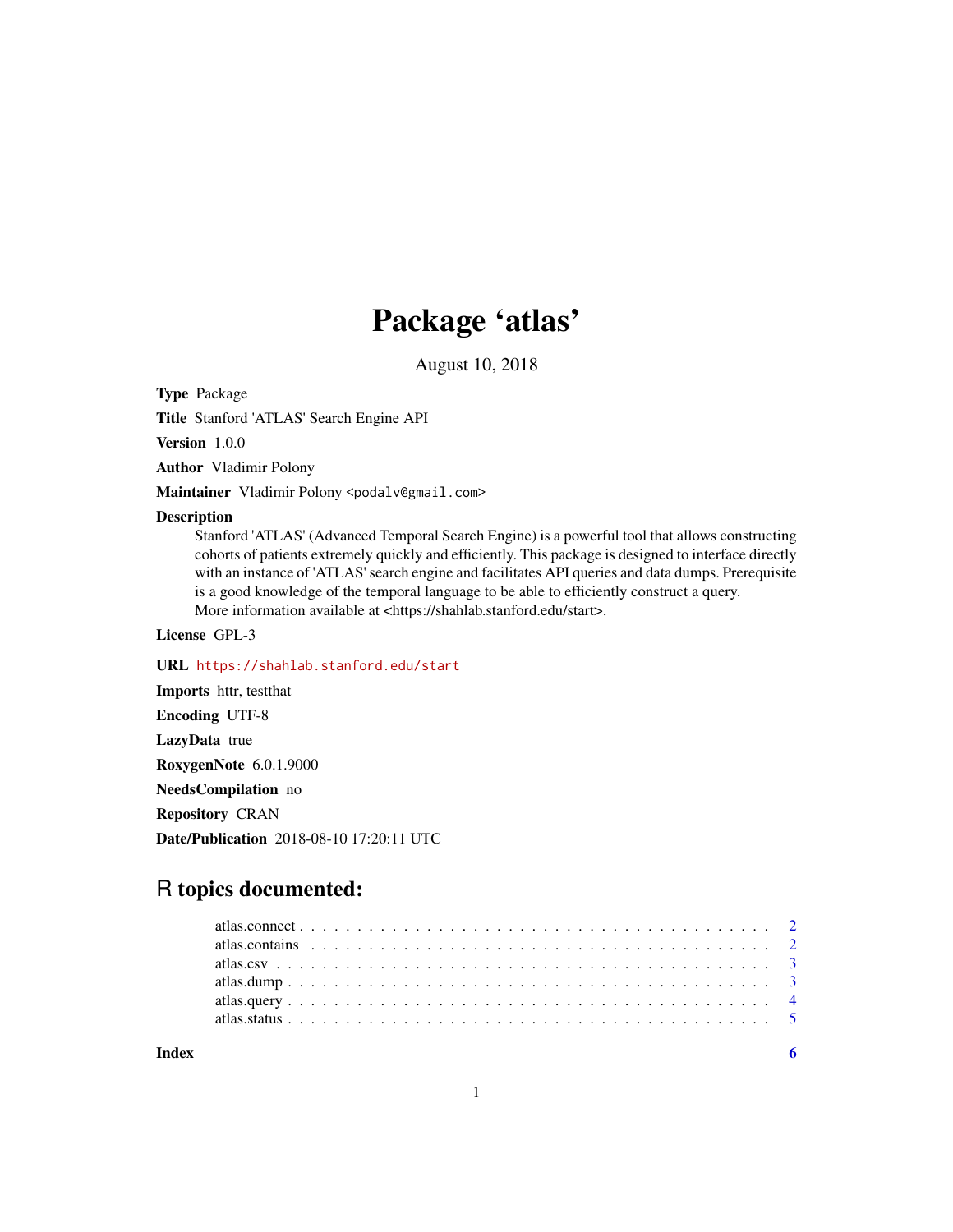<span id="page-1-0"></span>

#### Description

Attempts to connect to ATLAS instance using URL:PORT

#### Usage

```
atlas.connect(url)
```
#### Arguments

url url address of a running ATLAS instance, usually containing port information

#### Value

data frame containing connection information used for all other accessory functions

#### Examples

```
atlas.connect("http://localhost:8080")
```
atlas.contains *Returns the statistics information*

#### Description

Returns the statistics information

#### Usage

```
atlas.contains(connection, patient_id)
```
#### Arguments

| connection | connection object returned from connect (url) function |
|------------|--------------------------------------------------------|
| patient_id | numerical id of the patient                            |

#### Value

TRUE or FALSE

#### Examples

```
atlas.contains(atlas.connect('http://localhost:8080'), 123)
```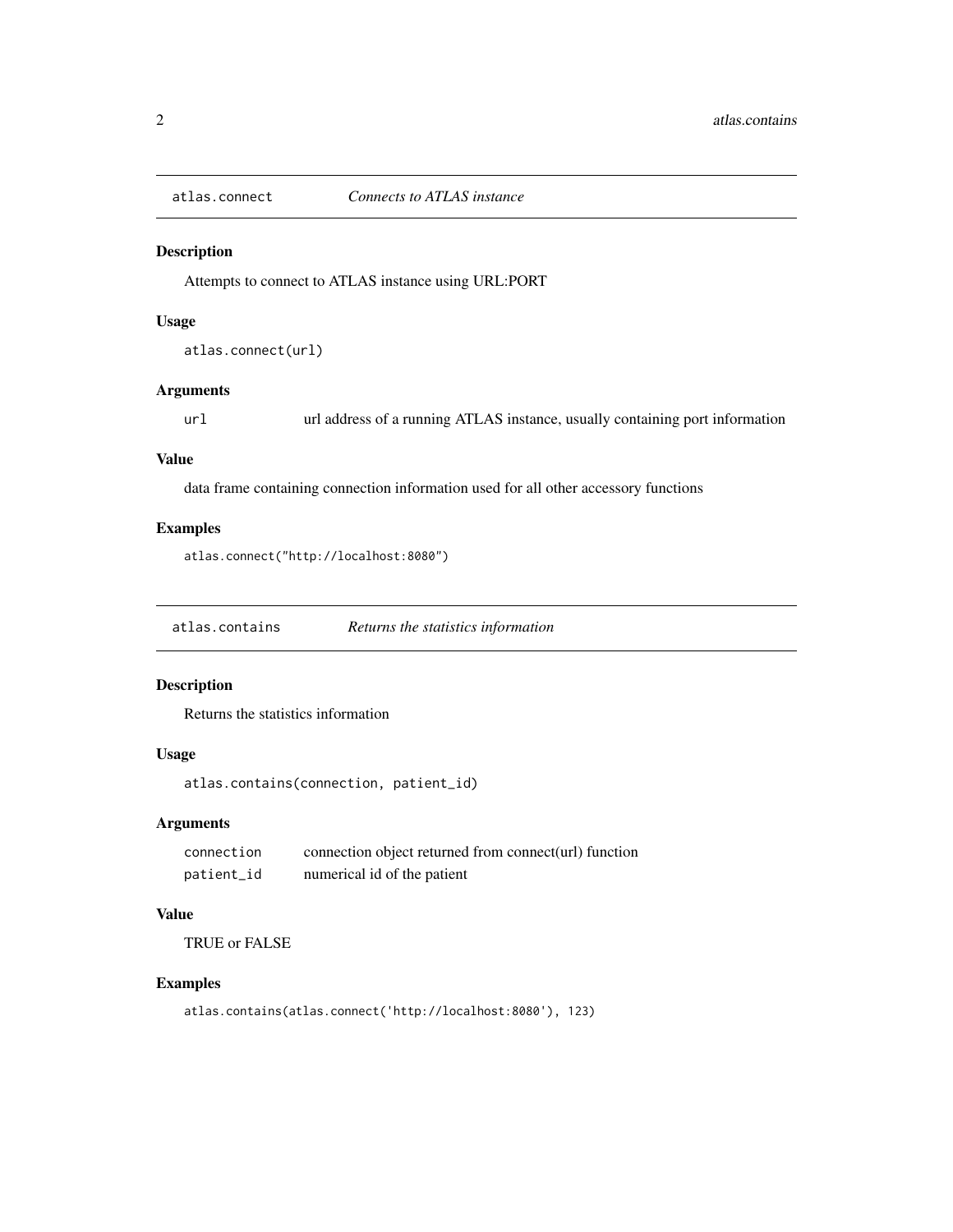<span id="page-2-0"></span>atlas.csv *Queries ATLAS with a CSV() command and imports the contents of the csv into a data frame*

#### Description

Queries ATLAS with a CSV() command and imports the contents of the csv into a data frame

#### Usage

```
atlas.csv(connection, query, file_name = NULL)
```
#### Arguments

| connection | connection object returned from connect (url) function                                                                                                        |
|------------|---------------------------------------------------------------------------------------------------------------------------------------------------------------|
| query      | ATLAS CSV query                                                                                                                                               |
| file_name  | if specified, stores the csv into the file_name, otherwise the temporary file used<br>to download the data will be deleted after the data. frame is generated |

#### Value

data frame containing CSV file

#### Examples

```
atlas.csv(atlas.connect('http://localhost:8080'), 'CSV(ICD9=250.50, CPT, LABS, ICD9)')
atlas.csv(atlas.connect('http://localhost:8080'), 'CSV(ICD9=250.50, CPT, LABS, ICD9)',
          '/output.csv')
```
atlas.dump *Dumps patient from ATLAS to a file on disk*

#### Description

Dumps patient from ATLAS to a file on disk

#### Usage

```
atlas.dump(connection, patient_id, path, selection_query = NULL,
  contains_start = FALSE, contains_end = FALSE)
```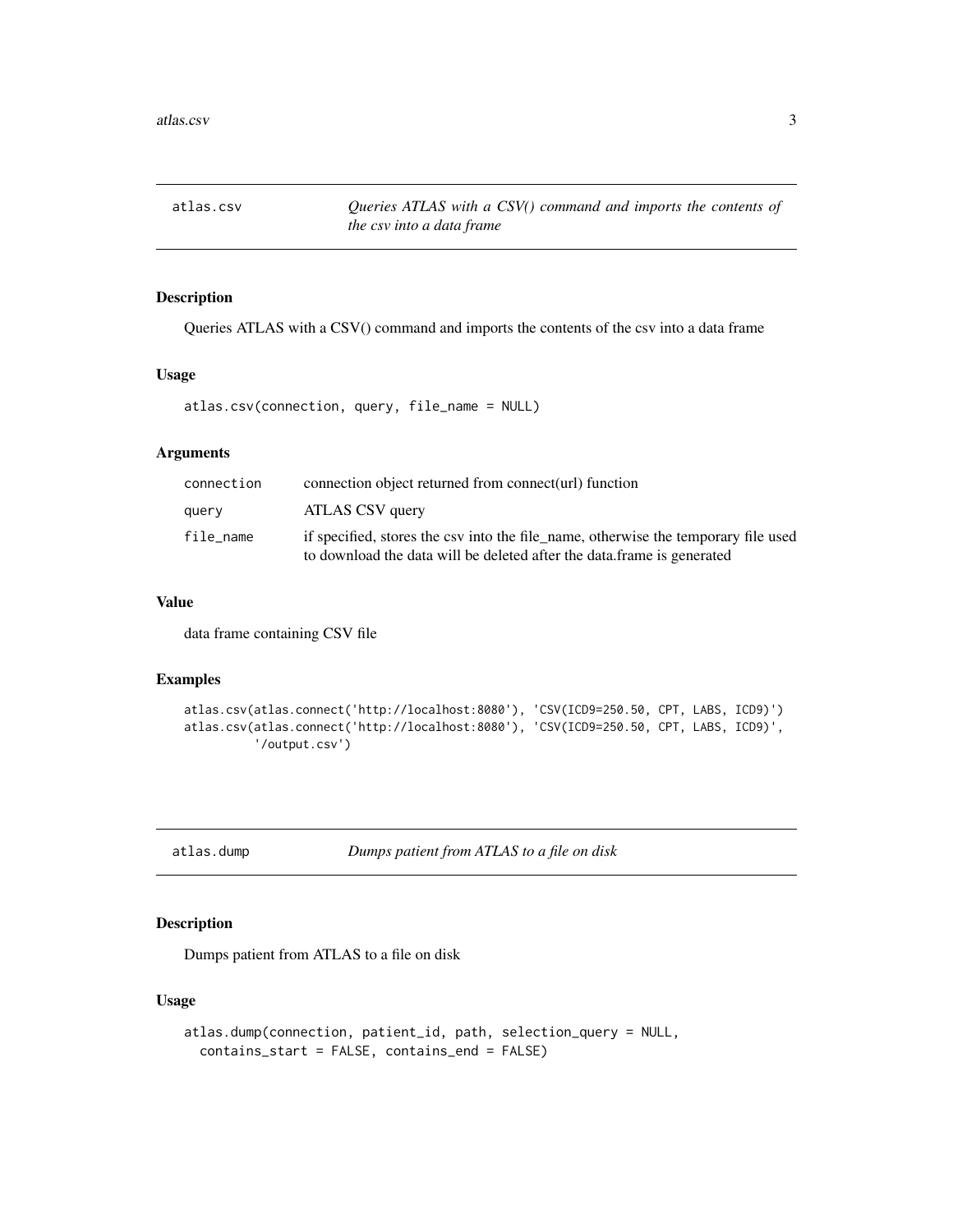#### <span id="page-3-0"></span>Arguments

| connection      | connection object returned from connect (url) function                                              |
|-----------------|-----------------------------------------------------------------------------------------------------|
| patient_id      | numerical id of the patient                                                                         |
| path            | path where to store the generated files                                                             |
| selection_query |                                                                                                     |
|                 | returns only the part of patient's data that intersects with the result of the selec-<br>tion query |
|                 | contains_start the dumped time interval's start has to be intersecting the selection_query          |
| contains_end    | the dumped time interval's end has to be intersecting the selection_query                           |

#### Value

data frame containing patient IDs and time intervals (optional)

#### Examples

```
atlas.dump(atlas.connect('http://localhost:8080'), 123, '/path/to/dump/files/')
atlas.dump(atlas.connect('http://localhost:8080'), 123, '/path/', 'ICD9=250.50', TRUE, TRUE)
```
atlas.query *Queries ATLAS and returns a list of patient IDs*

#### Description

Queries ATLAS and returns a list of patient IDs

#### Usage

```
atlas.query(connection, query, output_time = FALSE)
```
#### Arguments

| connection  | connection object returned from connect (url) function                                                                                                                         |
|-------------|--------------------------------------------------------------------------------------------------------------------------------------------------------------------------------|
| query       | ATLAS query                                                                                                                                                                    |
| output_time | equivalent to wrapping the query in OUTPUT() command. Togerther with pa-<br>tient IDs outputs each time interval in patient's timeline when the query was<br>evaluated as true |

#### Value

data frame containing patient IDs and time intervals (optional)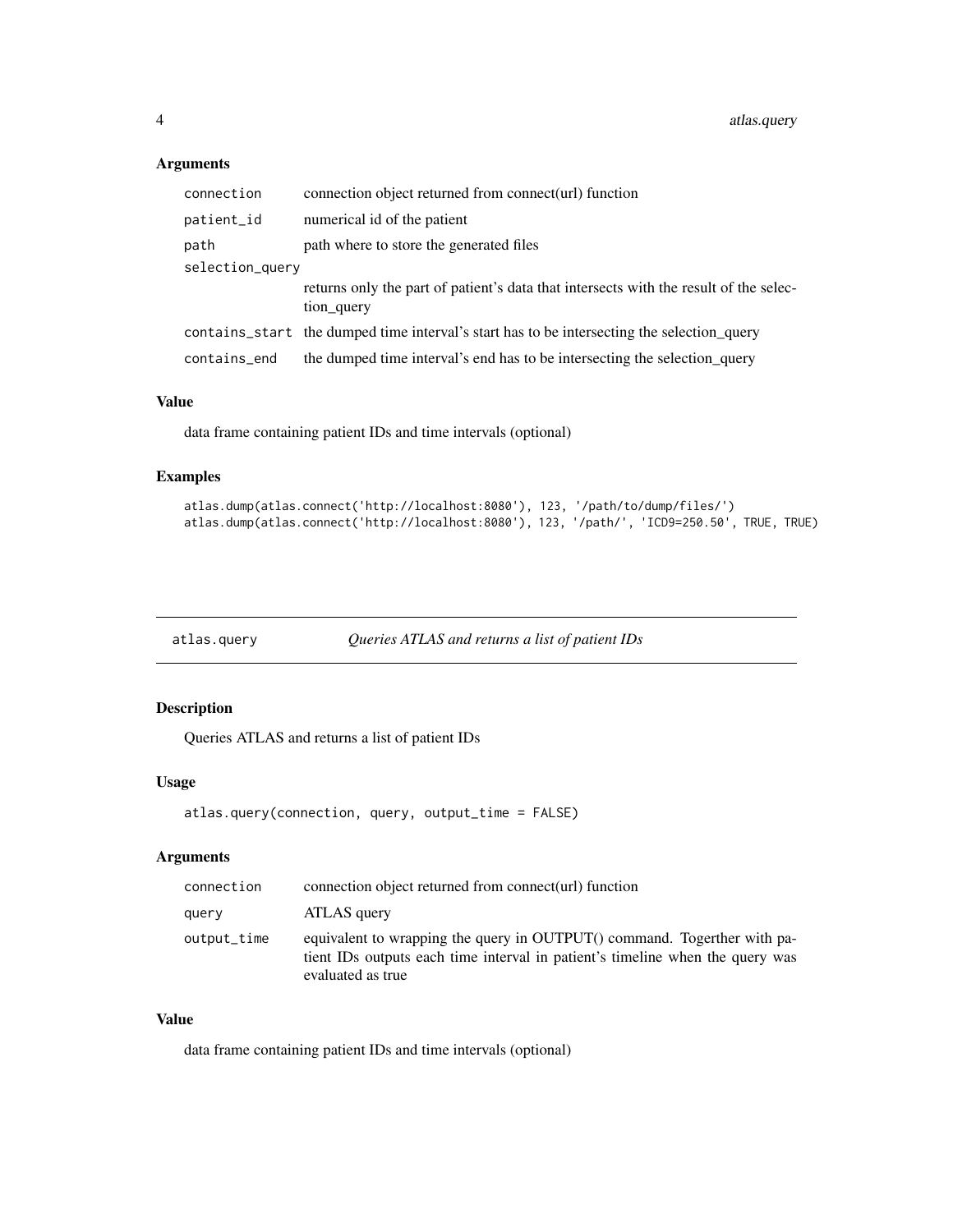#### <span id="page-4-0"></span>atlas.status 5

#### Examples

```
atlas.query(atlas.connect('http://localhost:8080'), 'ICD9=250.50')
atlas.query(atlas.connect('http://localhost:8080'), 'ICD9=250.50', TRUE)
```
atlas.status *Returns the status of the ATLAS*

#### Description

Returns the status of the ATLAS

#### Usage

```
atlas.status(connection)
```
#### Arguments

connection connection object returned from connect(url) function

#### Value

data frame containing patient IDs and time intervals (optional)

#### Examples

```
atlas.status(atlas.connect('http://localhost:8080'))
```